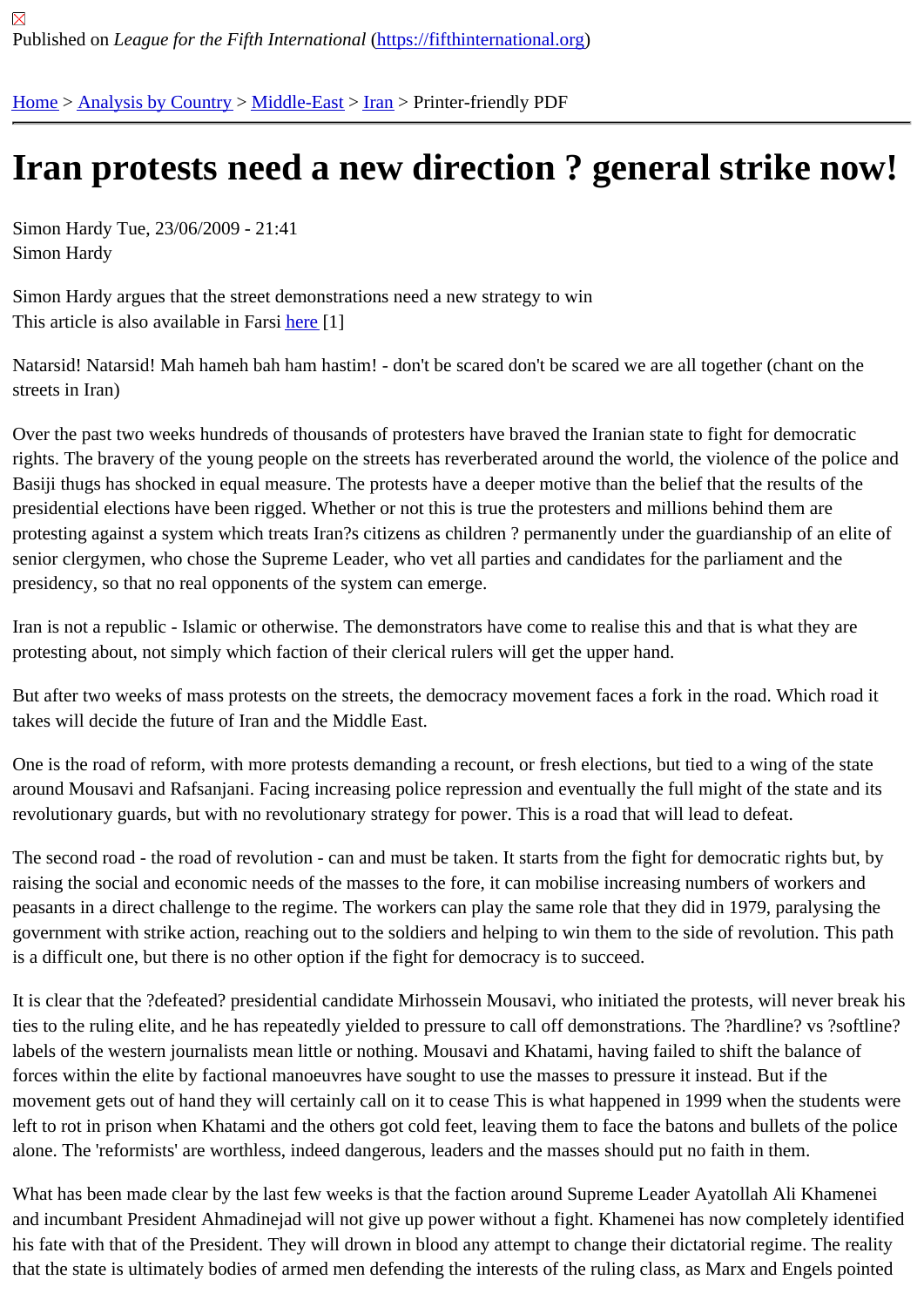But the first, albeit still weak, signs of a social force potentially more powerful that the revolutionary guards, the see police and the fascist thugs of the Basaji are appearing. Hospital workers struck in protest against the violence afte demonstrators were brought into them with gun shot wounds. The militant bus workers of Iran, whose leaders have been repeatedly imprisoned, stated that their union "places itself alongside all those who are offering themselves i struggle to build a free and independent civic society" and called for "labor union and social rights."

The car workers union at the Khodro plant in Tehran, which took strike action last year, issued a statement saying the workers of Iran Khodro...in each working shift will stop working for half an hour to protest the suppression of students, workers, women and the Constitution and declare our solidarity with the movement of the people of Iran. The Workers Communist Party of Iran has published a 6 point action programme dealing with basic democratic demands. The Tudeh party, who so spectacularly failed the 1979 revolution, have also been heavily involved in the protests, declaring "the Supreme Leader and the coup d'état perpetrators under his leadership must be defeated."

The street protests run the danger of wearing themselves out against the might of the revolutionary guards and the police. It will be difficult to sustain them unless the working class throws its full social weight behind the demands f democracy, launching a general strike, culminating in a mass insurrectionary struggle. Workers must arm themsel best they can so when the revolutionary guard and the Basiji thugs come to break their picket lines and their head can effectively resist.

At the moment the struggle seems almost entirely spontaneous - small groups, at most networks of courageous ad are mobilising by word of mouth and text messaging. The lull in the mass mobilisations should be used by activists rally around an action programme that unites the democratic aspirations of the popular masses with demands and slogans which can bring the workers too into the struggle. It must contain at its core a strategy for working class revolution ending in the establishment of working class power. In the fire of the struggle a new revolutionary party, capable of surviving illegality and repression, must be forged. The main axes of its programme must be the followi

Workers and youth should form shoras (councils) of struggle in the factories, universities, in the shantytowns and villages to co-ordinate their resistance

There must be a general strike across the country. Arm the workers and youth, go to the barracks and make conta the soldiers, tell them that the fight for democracy and a decent life is their fight as well

Down with the Islamic Republic, the Supreme Leader and Presidential office

For a Constituent Assembly to tear up the "Islamic" constitution, give workers the freedom to form trade unions, fre women form compulsory veiling, gender separation and all the repressions of the morality police, and land to the p peasants.

Self-determination up to an including the right to secession for all the national minorities in Iran, the Kurds, Azeris, Arabs, etc.

A massive programme of public works to employ those without work and improve life in the shanty towns, paid for by taxing the rich. A living wage and for all and provision of pensions to the elderly

For a workers and peasants government in Iran

Tomorrow we publish an article analysing the role of US imperialism and the debate over the nature of the revoluti is it a 'colour revolution', as some are claiming?